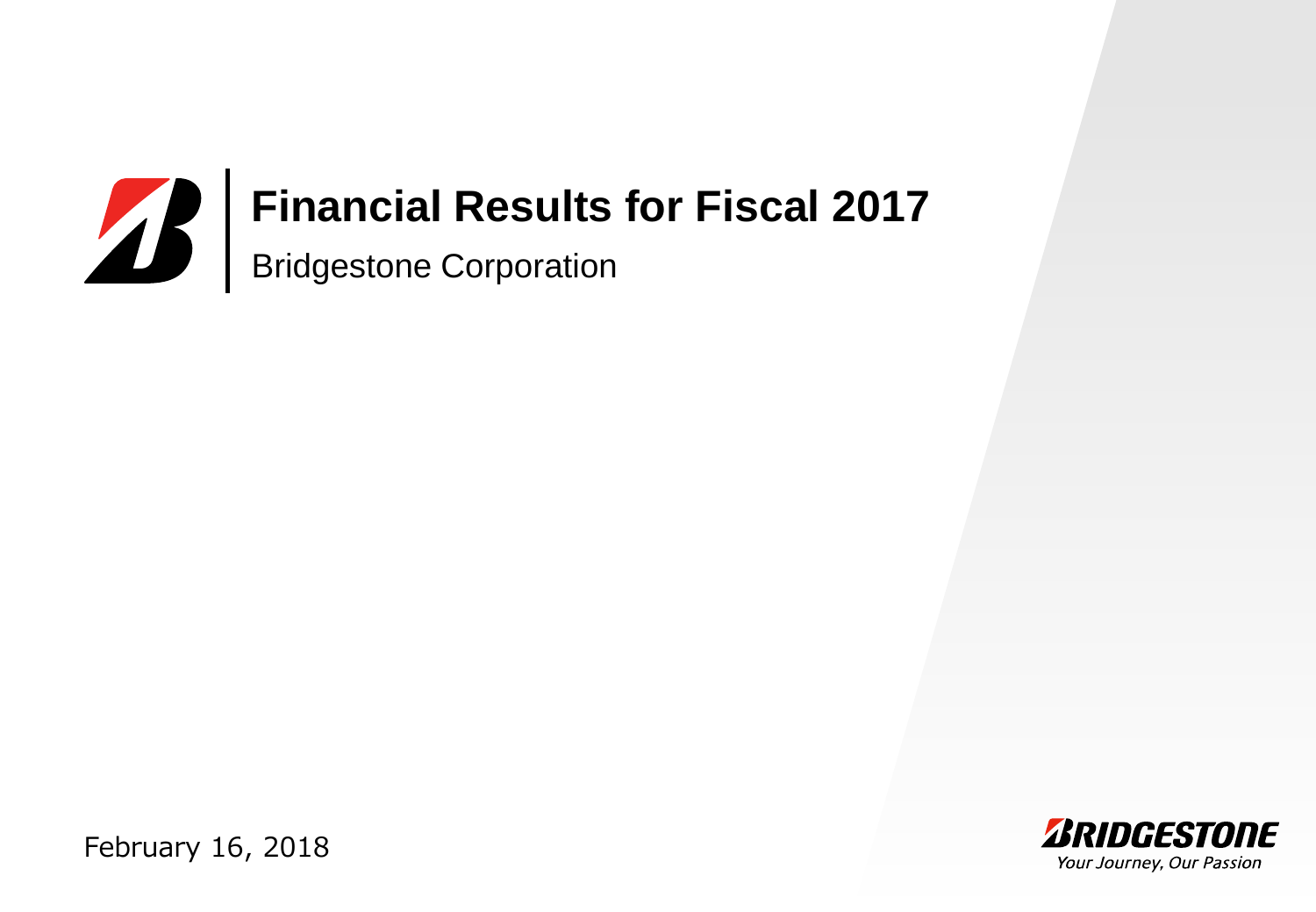- 1. Business and Financial Performance for Fiscal 2017 P.3
- 2. Consolidated Projections for Fiscal 2018 P.10

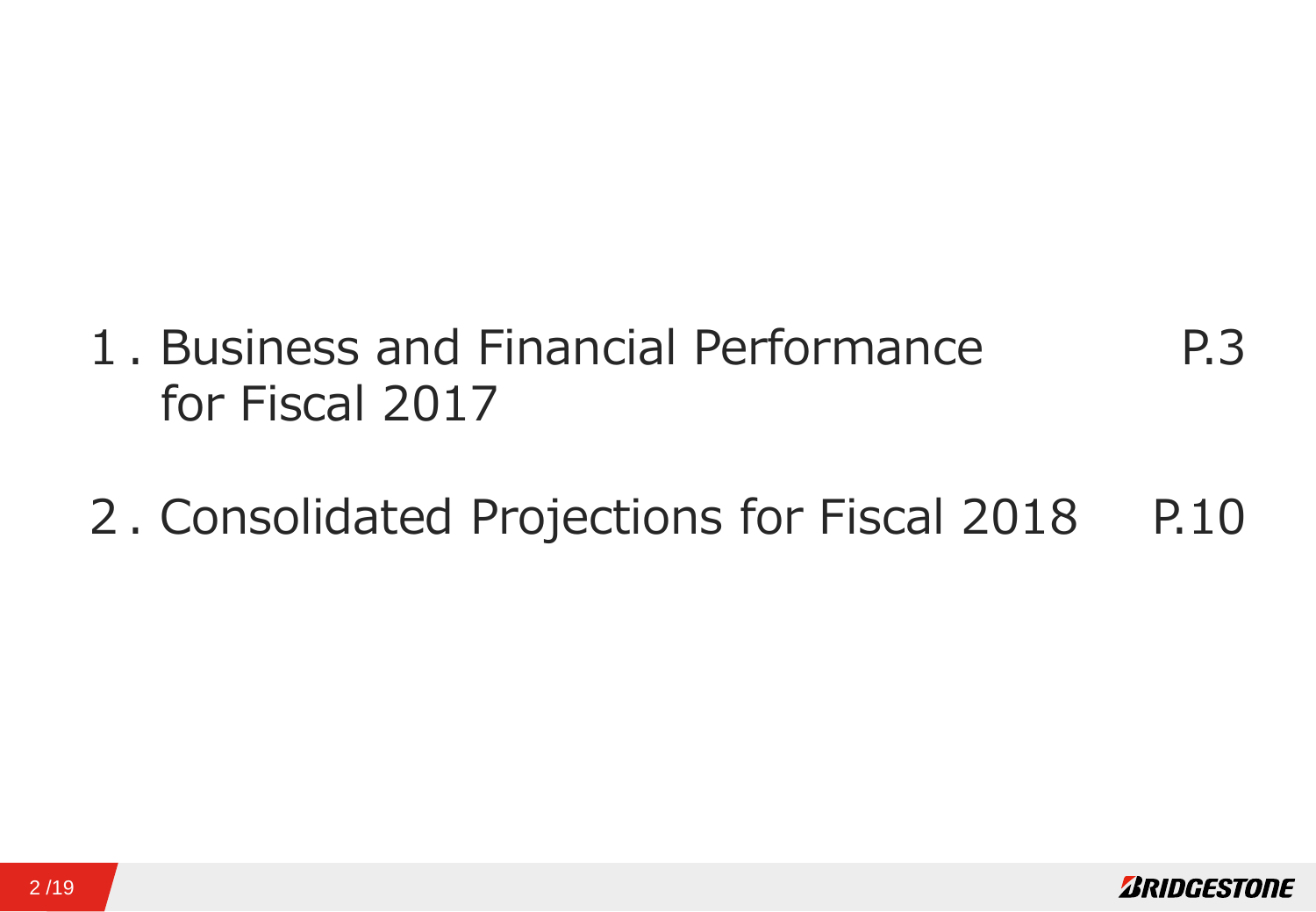1. Business and Financial Performance for Fiscal 2017

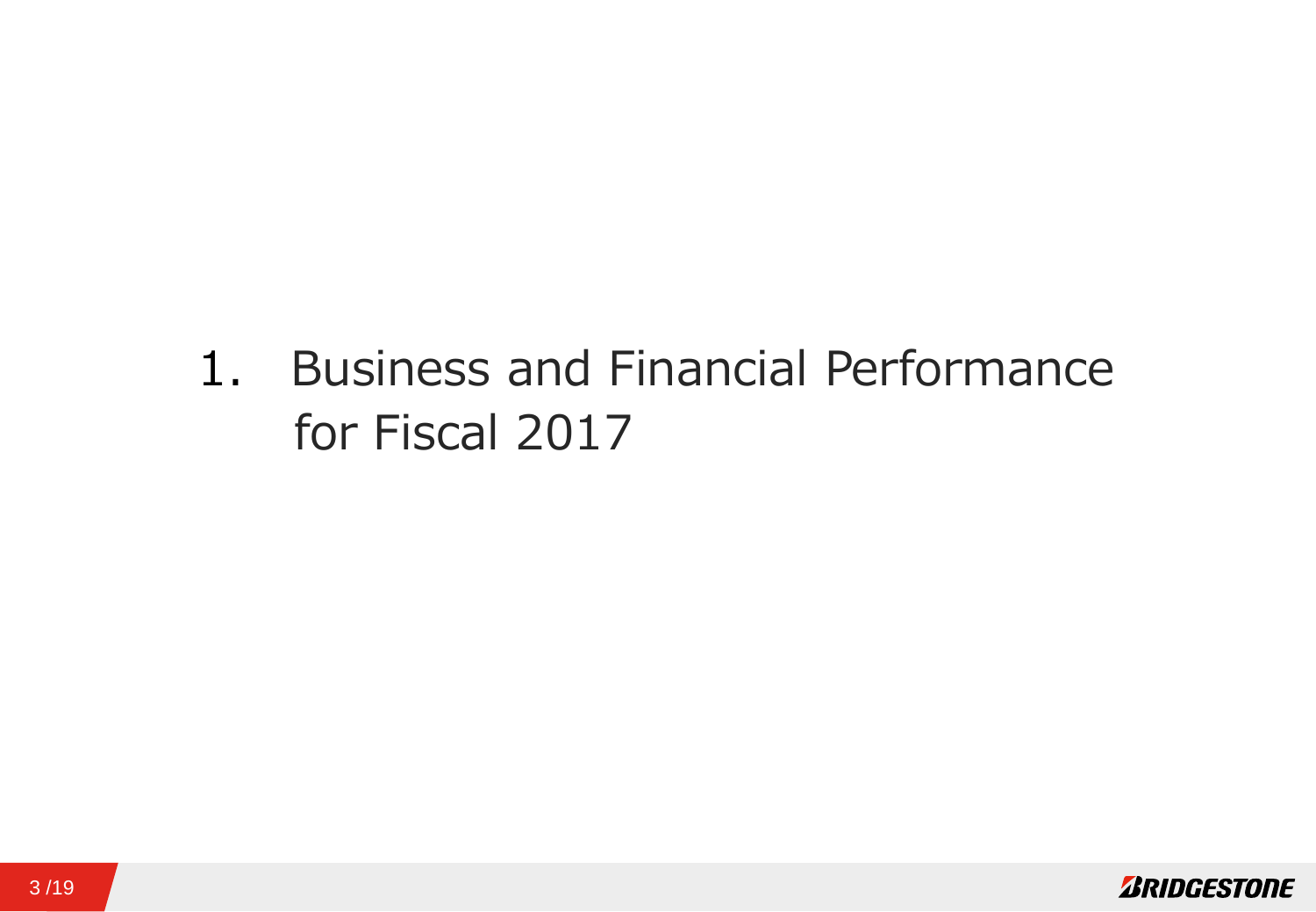# **Business Environment Surrounding Bridgestone Group**

| <b>Currency</b>                              | • Weaker Japanese Yen than PY                                       |
|----------------------------------------------|---------------------------------------------------------------------|
| <b>SEX</b>                                   | 1USD=112yen 1EUR=127yen                                             |
| <b>Exchange</b>                              | (Ref.) 16FY 1USD = 109yen 1EUR = 120yen                             |
| <b>Raw Material</b><br><b>Prices</b>         | • Higher than PY                                                    |
| <b>Tire Demand</b>                           | • Despite a reduction in vehicle production in                      |
| (PSR/TBR)                                    | North America, PSR/TBR tire demand                                  |
| Market trend of natural rubber and crude oil | continues to grow steadily<br>Tire Demand (Year-on-Year/unit base%) |

|                                             |      | ver ann cruie vir |
|---------------------------------------------|------|-------------------|
| (Average)                                   | 2016 | 2017              |
|                                             | FY   | FY                |
| Natural Rubber<br>$(TSR20)*$ ( $\phi$ /kg)  | 138  | 164               |
| Natural Rubber<br>$(RSS#3)*$ $(\phi/kq)$    | 164  | 199               |
| Crude Oil<br>$\langle WTI \rangle$ (\$/bbl) | 43   | 50                |

※ Source: Singapore Commodity Exchange Limited

|                                                             | Market trend of natural rubber and crude oil |           | Tire Demand (Year-on-Year/unit base%)<br>Note: The numbers of demand are estimated by Bridgestone Corporation |                   |            |           |            |
|-------------------------------------------------------------|----------------------------------------------|-----------|---------------------------------------------------------------------------------------------------------------|-------------------|------------|-----------|------------|
| (Average)                                                   | 2016                                         | 2017      |                                                                                                               | TBR<br><b>PSR</b> |            |           |            |
|                                                             | <b>FY</b>                                    | <b>FY</b> |                                                                                                               | <b>OE</b>         | <b>REP</b> | <b>OE</b> | <b>REP</b> |
| Natural Rubber<br>$\langle$ TSR20 $\rangle^*$ ( $\phi$ /kg) | 138                                          | 164       | Japan                                                                                                         | 105%              | 102%       | 102%      | 104%       |
| Natural Rubber                                              | 164                                          | 199       | N.America                                                                                                     | 91%               | 100%       | 110%      | 105%       |
| $\langle RSS\#3\rangle^*$ ( $\phi/kg$ )                     |                                              |           | Europe                                                                                                        | 101%              | 99%        | 107%      | 100%       |
| Crude Oil                                                   | 43                                           | 50        |                                                                                                               |                   |            |           |            |
| $\langle WTI \rangle$ (\$/bbl)                              |                                              |           | Asia $*1$                                                                                                     | 101%              | 103%       | 129%      | 100%       |

\*1 Total of Thailand, Indonesia, India, and China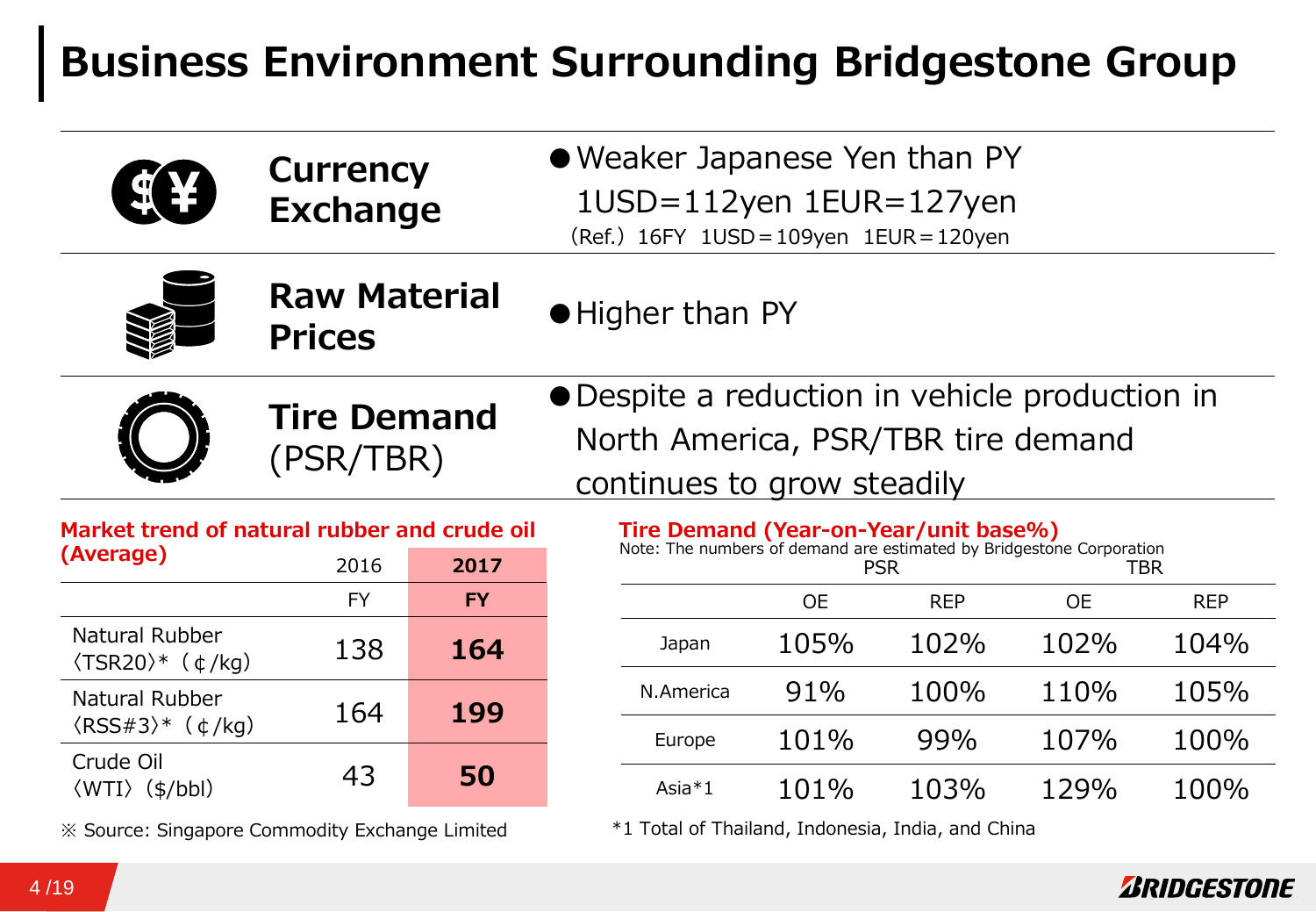# **Tire Sales Growth for FY of Fiscal 2017** (Year-on-Year, unit base)

| <b>OE &amp; REP</b>    | <b>PSR</b> | <b>OE &amp; REP</b>    | <b>TBR</b> |             | ORR *                                                           |
|------------------------|------------|------------------------|------------|-------------|-----------------------------------------------------------------|
| Global                 | 101%       | Global                 | 107%       | Ultra-Large | 115%                                                            |
| <b>OE</b>              |            | <b>OE</b>              |            | Large       | 135%                                                            |
| Japan                  | 112%       | Japan                  | 103%       |             | Increased substantially                                         |
| N. America             | 98%        | N. America             | 119%       |             |                                                                 |
| Europe                 | 110%       | Europe                 | 107%       |             |                                                                 |
| China/<br>Asia Pacific | 106%       | China/<br>Asia Pacific | 154%       |             |                                                                 |
| <b>REP</b>             |            | <b>REP</b>             |            |             | <b>PSR</b><br>HRD $(≥ 18")$                                     |
| Japan                  | 100%       | Japan                  | 104%       | Global      | 120%                                                            |
| N. America             | 96%        | N. America             | 101%       |             |                                                                 |
| Europe                 | 100%       | Europe                 | 103%       |             |                                                                 |
| China/<br>Asia Pacific | 101%       | China/<br>Asia Pacific | 108%       |             | ※ Note: Based on rubber weight for<br>Ultra-Large and Large ORR |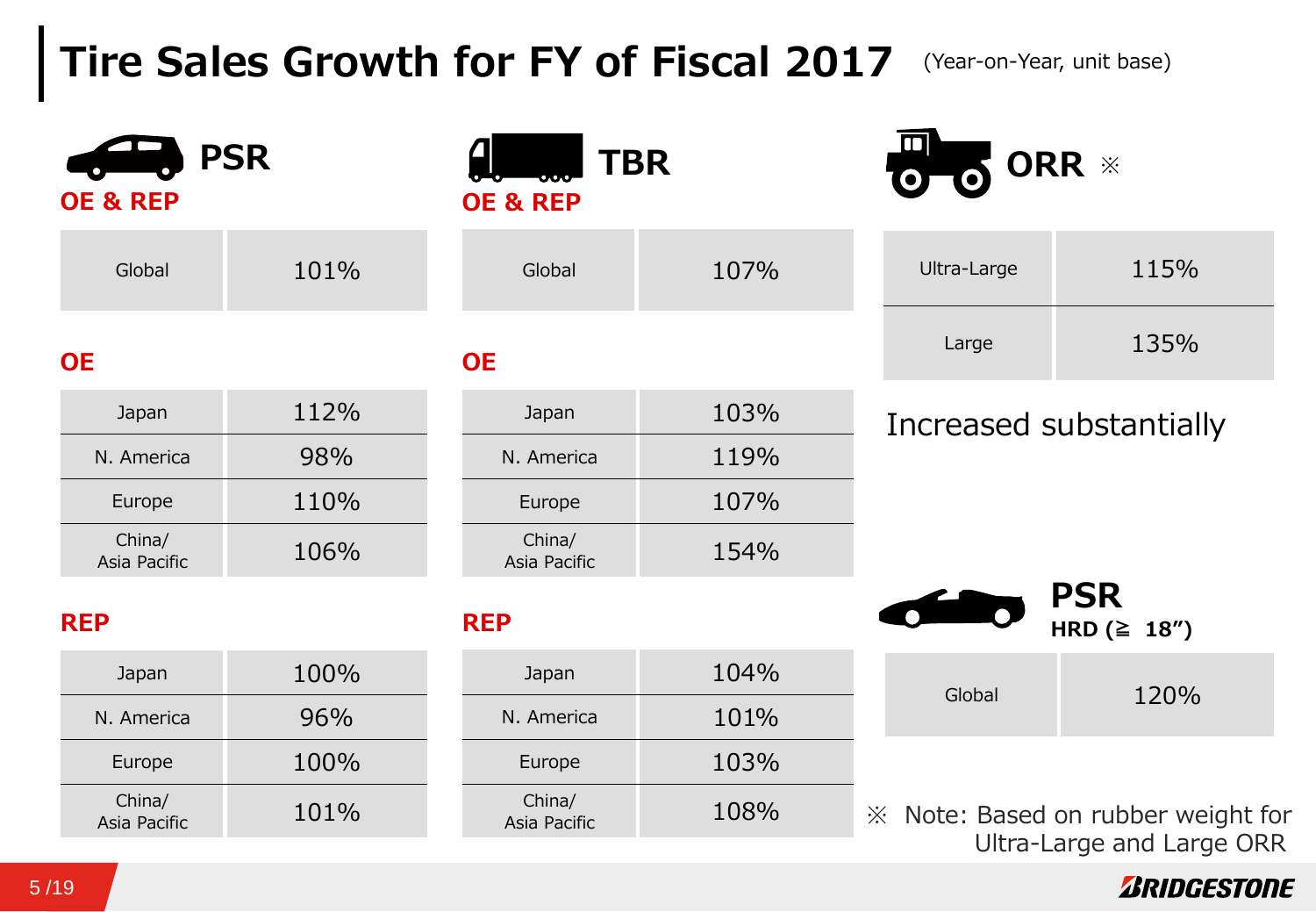# **Consolidated Results for Fiscal 2017**

(Yen in billions)

Note: Figures within parentheses mean minus

|                                                   | 2016<br>Results        | 2017<br><b>Results</b> | vs PY $($ %)           | (Ref. Nov 9, 2017<br>announcement)<br>2017 Projections |
|---------------------------------------------------|------------------------|------------------------|------------------------|--------------------------------------------------------|
| <b>Net Sales</b>                                  | 3,337.0                | 3,643.4                | $+9$                   | 3,650.0                                                |
| <b>Tires</b>                                      | 2,765.7                | 3,031.1                | $+10$                  | 3,040.0                                                |
| <b>Diversified</b><br>Products                    | 585.7                  | 627.8                  | $+7$                   | 620.0                                                  |
| <b>Operating</b><br><b>Income</b>                 | 449.5<br>(Ratio) 13.5% | 419.0<br>(Ratio) 11.5% | (7)<br>(Ratio) (2.0pt) | 430.0<br>(Ratio) 11.8%                                 |
| <b>Tires</b>                                      | 414.7                  | 387.1                  | (7)                    | 397.0                                                  |
| Diversified<br>Products                           | 34.8                   | 31.8                   | (8)                    | 32.0                                                   |
| Ordinary<br><b>Income</b>                         | 432.5                  | 400.5                  | (7)                    | 400.0                                                  |
| <b>Profit Attributable</b><br>to Owners of Parent | 265.5                  | 288.2                  | $+9$                   | 290.0                                                  |
| <b>Dividends per Share</b>                        | <b>140 yen</b>         | <b>150 yen</b>         | $+10$ yen              | <b>140 yen</b>                                         |
| Yen/US Dollar rate:                               | $109$ yen              | 112 yen                | $+3$ yen               | $111$ yen                                              |
| Yen/Euro rate:                                    | $120$ yen              | $127$ yen              | $+7$ yen               | $126$ yen                                              |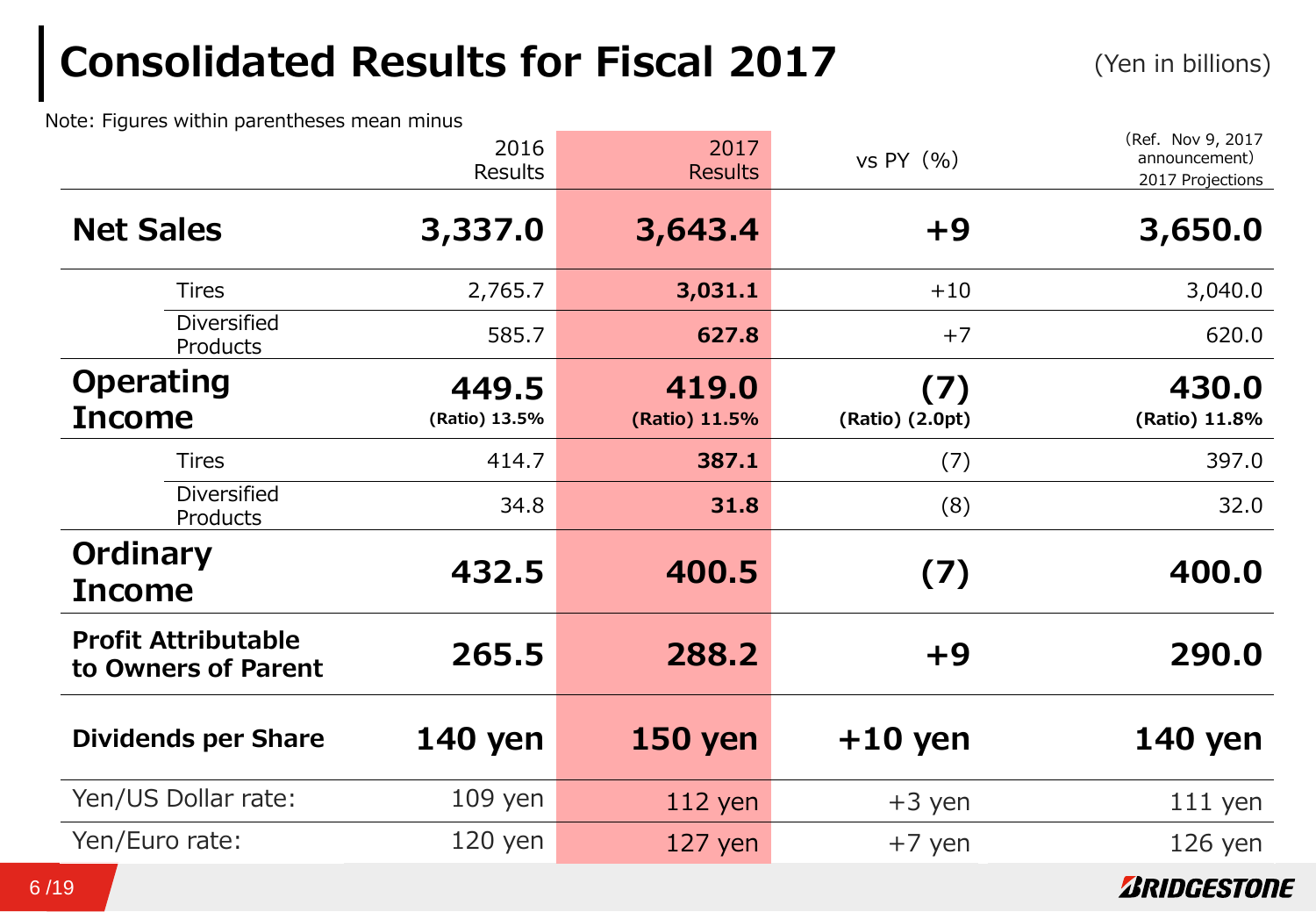### **Analysis of Consolidated Operating Income for Fiscal 2017**



Note: Figures within parentheses mean minus

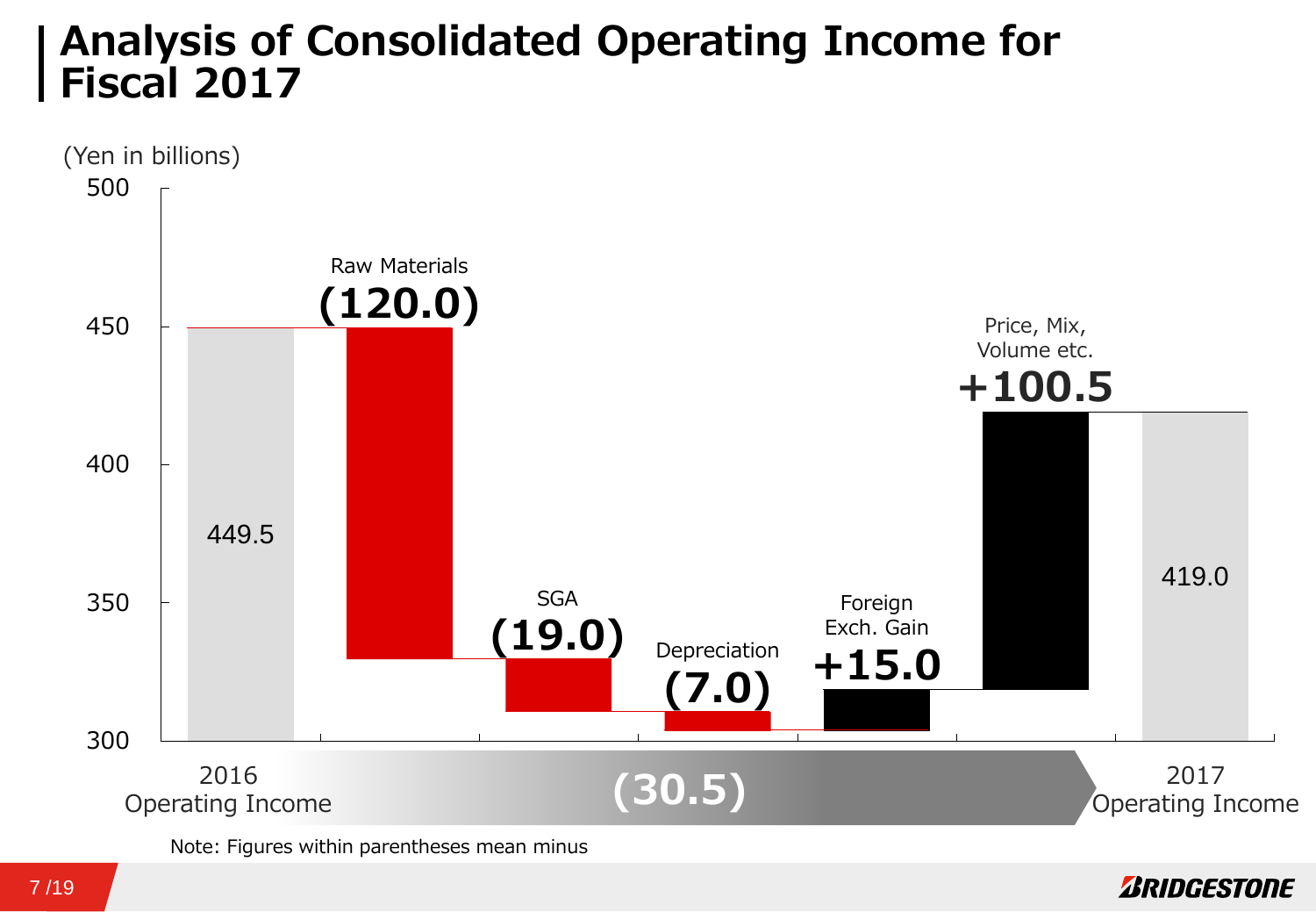### **Financial Results for Fiscal 2017: Geographic Segments** (Yen in billions)

Note: Figures within parentheses mean minus

|                  | vote: Figures within parentneses mean minus    | 2016<br><b>Results</b> | 2017<br><b>Results</b> | vs PY $($ %) | (Ref. Nov 9, 2017<br>announcement)<br>2017 Projections |
|------------------|------------------------------------------------|------------------------|------------------------|--------------|--------------------------------------------------------|
| <b>Net Sales</b> | <b>Consolidated</b>                            | 3,337.0                | 3,643.4                | $+9$         | 3,650.0                                                |
|                  | Japan                                          | 1,080.6                | 1,147.8                | $+6$         | 1,140.0                                                |
|                  | The Americas                                   | 1,645.3                | 1,776.5                | $+8$         | 1,760.0                                                |
|                  | $EMEA*$                                        | 477.1                  | 559.8                  | $N/A^*$      | 560.0                                                  |
|                  | China, Asia-Pacific*                           | 621.7                  | 648.8                  | $N/A^*$      | 660.0                                                  |
|                  | <b>Consolidated</b><br><b>Operating Income</b> | 449.5                  | 419.0                  | (7)          | 430.0                                                  |
|                  | Japan                                          | 150.6                  | 160.2                  | $+6$         | 157.0                                                  |
|                  | The Americas                                   | 203.1                  | 187.5                  | (8)          | 200.0                                                  |
|                  | $EMEA*$                                        | 27.7                   | 13.6                   | $N/A^*$      | 10.0                                                   |
|                  | China, Asia-Pacific*                           | 62.5                   | 62.9                   | $N/A^*$      | 71.0                                                   |

\* At the beginning of fiscal year 2017, "Russia" formerly included in the "Other regions" segment was transferred to the "EMEA" segment as the result of the restructuring of the tire business SBUs.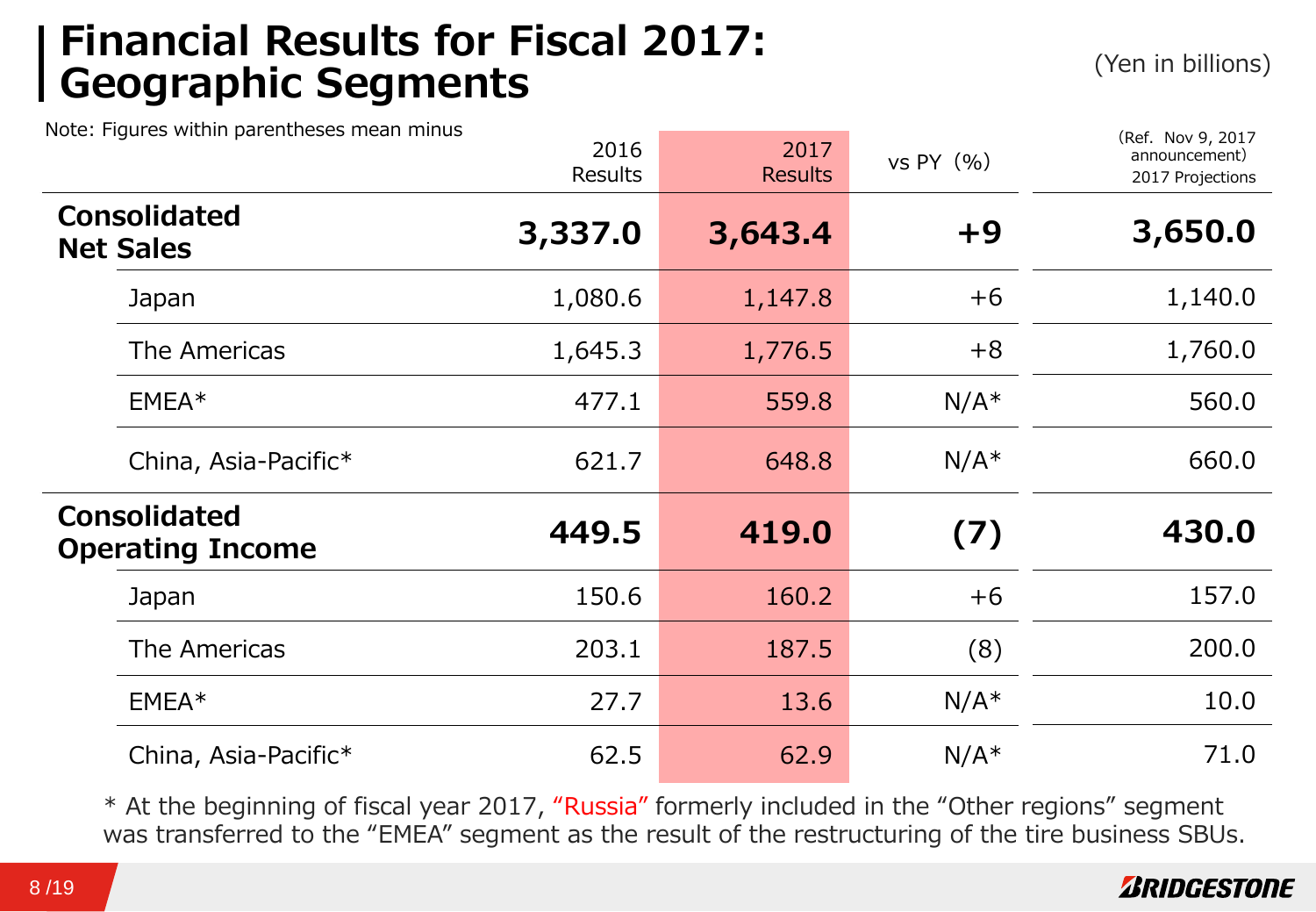# **B/S and C/F Highlights for Fiscal 2017** (Yen in billions)

| Note: Figures within parentheses mean minus      | FY 2016               | FY 2017               |                    |
|--------------------------------------------------|-----------------------|-----------------------|--------------------|
|                                                  | (As of Dec. 31, 2016) | (As of Dec. 31, 2017) | vs Dec. 31, 2016 % |
| <b>Total Assets</b>                              | 3,716.0               | 3,959.0               | $+243.0$           |
| <b>Total Equity</b>                              | 2,345.8               | 2,402.7               | $+56.9$            |
| Ratio of total equity to total<br>assets $(\% )$ | 61.5                  | 59.2                  | (2.3pt)            |
| Interest-Bearing Debt (Net)                      | (128.9)               | (42.7)                | $+86.2$            |
|                                                  | FY2016                | FY2017                | vs PY              |
| Cash Flow by Operating Activities                | 444.5                 | 418.1                 | (26.4)             |
| Cash Flow by Investing Activities                | (178.2)               | (200.7)               | (22.5)             |
| Free Cash Flow                                   | 266.2                 | 217.3                 | (48.9)             |
| Capital Expenditure                              | 194.1                 | 234.8                 | $+40.7$            |
| Depreciation                                     | 188.0                 | 200.3                 | $+12.2$            |
| $ROA(\% )$                                       | 7.1                   | 7.5                   | $+0.4pt$           |
| $ROE(\% )$                                       | 11.8                  | 12.5                  | $+0.6pt$           |

\*The actual closing balance of Balance Sheet in 2016 has been revised, due to the change in accounting standard of a group company.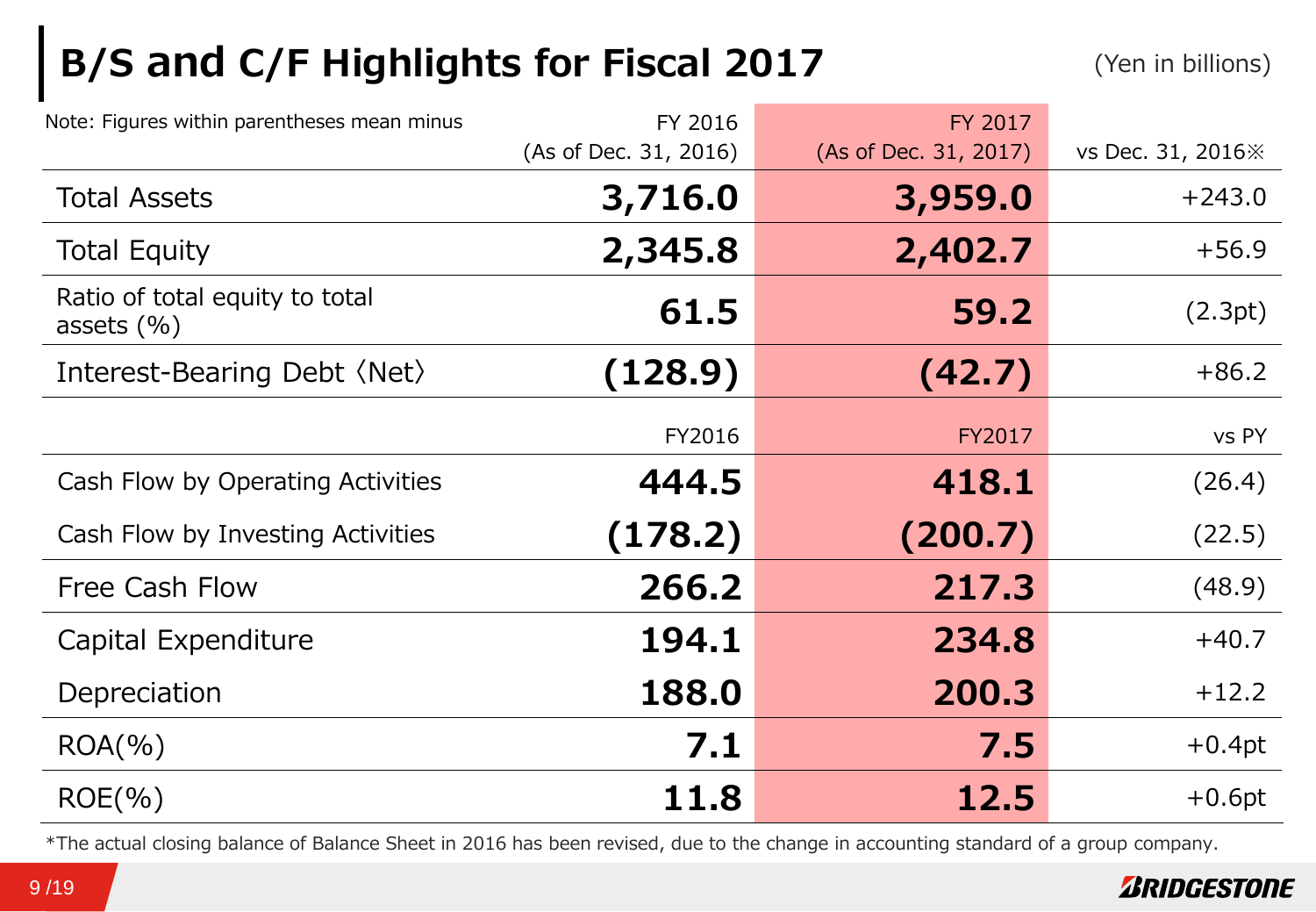# 2. Consolidated Projections for Fiscal 2018

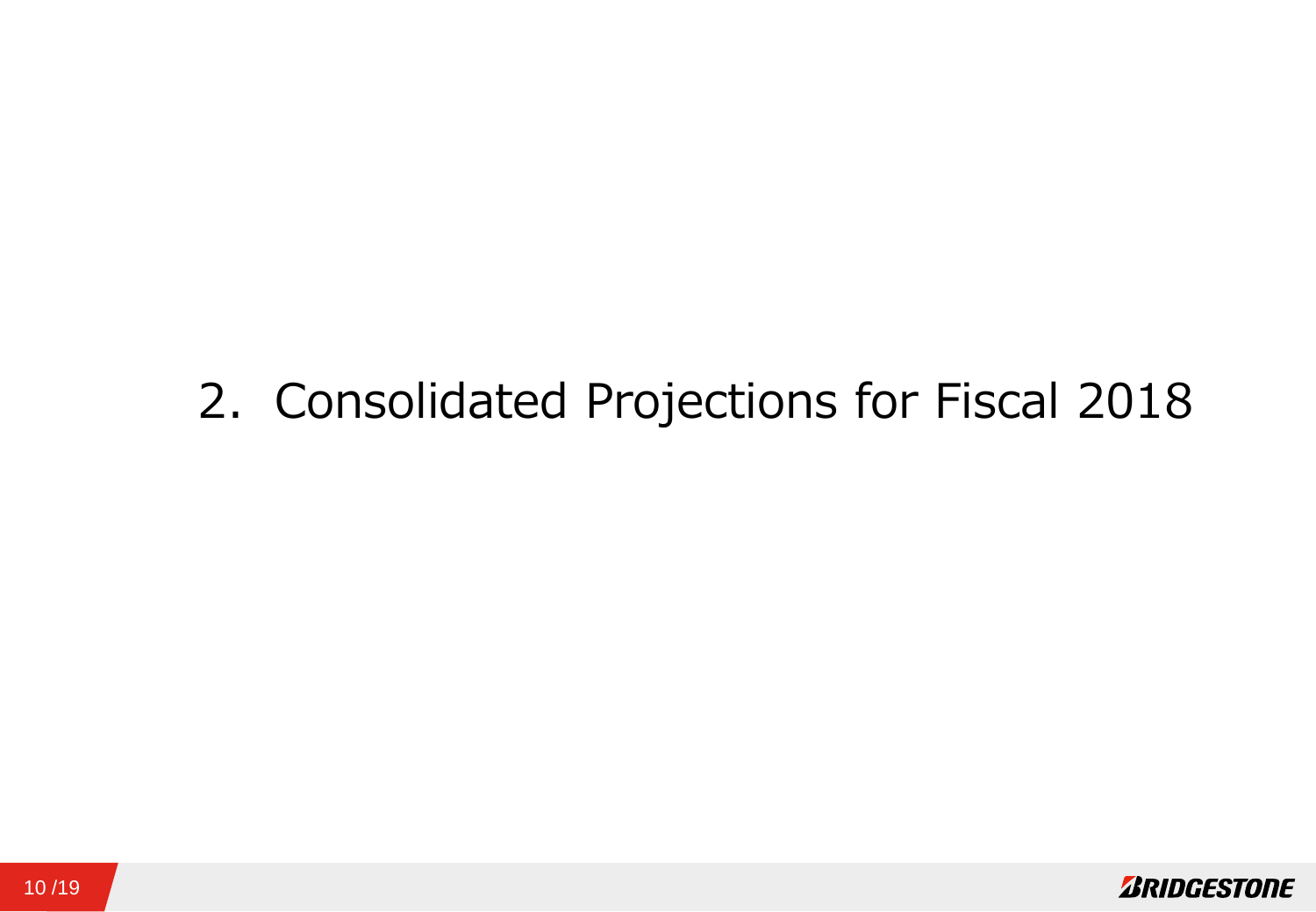### **Forecast of Business Environment Surrounding Bridgestone Group**

|                                     |                                      | <b>Currency</b><br><b>Exchange</b> | OUSD: Stronger, Euro: Weaker<br>Japanese yen than PY                                                                 |           |                                             |           |            |
|-------------------------------------|--------------------------------------|------------------------------------|----------------------------------------------------------------------------------------------------------------------|-----------|---------------------------------------------|-----------|------------|
|                                     | <b>Raw Material</b><br><b>Prices</b> |                                    |                                                                                                                      |           | • FY assumption is same level as PY         |           |            |
|                                     |                                      | <b>Tire Demand</b><br>(PSR/TBR)    |                                                                                                                      |           | • Trend of steady growth continues globally |           |            |
| <b>Currency Exchange Assumption</b> |                                      |                                    | <b>Tire Demand (Year-on-Year/unit base%)</b><br>Note: The numbers of demand are estimated by Bridgestone Corporation |           |                                             |           |            |
| (Yen)                               | 2017                                 | 2018                               |                                                                                                                      |           | <b>PSR</b>                                  |           | <b>TBR</b> |
|                                     |                                      |                                    |                                                                                                                      | <b>OE</b> | <b>REP</b>                                  | <b>OE</b> | <b>REP</b> |
| <b>US Dollar</b>                    | 112                                  | 108                                | Japan                                                                                                                | 99%       | 97%                                         | 99%       | 100%       |
|                                     |                                      |                                    | N.America                                                                                                            | 101%      | 102%                                        | 98%       | 100%       |
| Euro                                | 127                                  | 132                                | Europe                                                                                                               | 103%      | 100%                                        | 98%       | 101%       |
|                                     |                                      |                                    | Asia $*1$                                                                                                            | 100%      | 104%                                        | 77%       | 102%       |

\*1 Total of Thailand, Indonesia, India, and China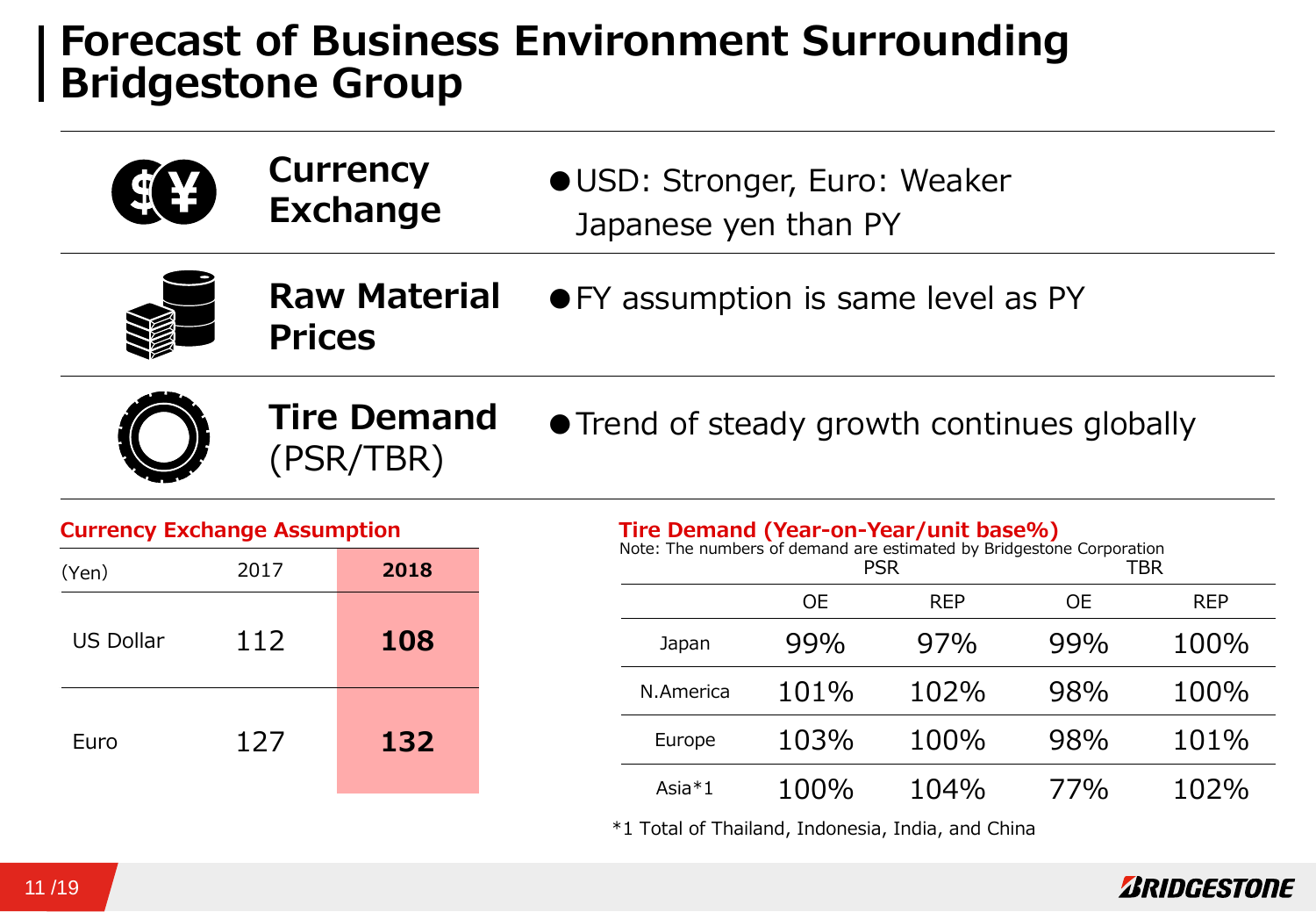## **Tire Sales Growth Projections for Fiscal 2018** (Year-on-Year, unit base)

| <b>OE &amp; REP</b>    | <b>PSR</b>       | <b>TBR</b><br><b>OE &amp; REP</b> |                | $\overline{\mathbf{m}}$ | ORR *                                                              |
|------------------------|------------------|-----------------------------------|----------------|-------------------------|--------------------------------------------------------------------|
| Global                 | $+6\% + 10\%$    | Global                            | $+6\% + 10\%$  | Ultra-Large             | 120%                                                               |
| <b>OE</b>              |                  | <b>OE</b>                         |                | Large                   | 105%                                                               |
| Japan                  | around $\pm 0\%$ | Japan                             | $\sim +5\%$    | Grow throughout the     |                                                                    |
| N. America             | $+6\% + 10\%$    | N. America                        | $\sim +5\%$    | year                    |                                                                    |
| Europe                 | around $\pm 0\%$ | Europe                            | $\sim$ +5%     |                         |                                                                    |
| China/<br>Asia Pacific | $\sim +5\%$      | China/<br>Asia Pacific            | $\sim$ +5%     |                         |                                                                    |
| <b>REP</b>             |                  | <b>REP</b>                        |                |                         | <b>PSR</b><br>HRD $( \geq 18'')$                                   |
| Japan                  | $\sim +5\%$      | Japan                             | $\sim +5\%$    | Global                  | 110%                                                               |
| N. America             | $\sim +5\%$      | N. America                        | $+11\% + 15\%$ |                         |                                                                    |
| Europe                 | $+6\% + 10\%$    | Europe                            | $\sim +5\%$    |                         |                                                                    |
| China/<br>Asia Pacific | $+11\% + 15\%$   | China/<br>Asia Pacific            | $+11\% + 15\%$ |                         | im ≥ Note: Based on rubber weight for<br>Ultra-Large and Large ORR |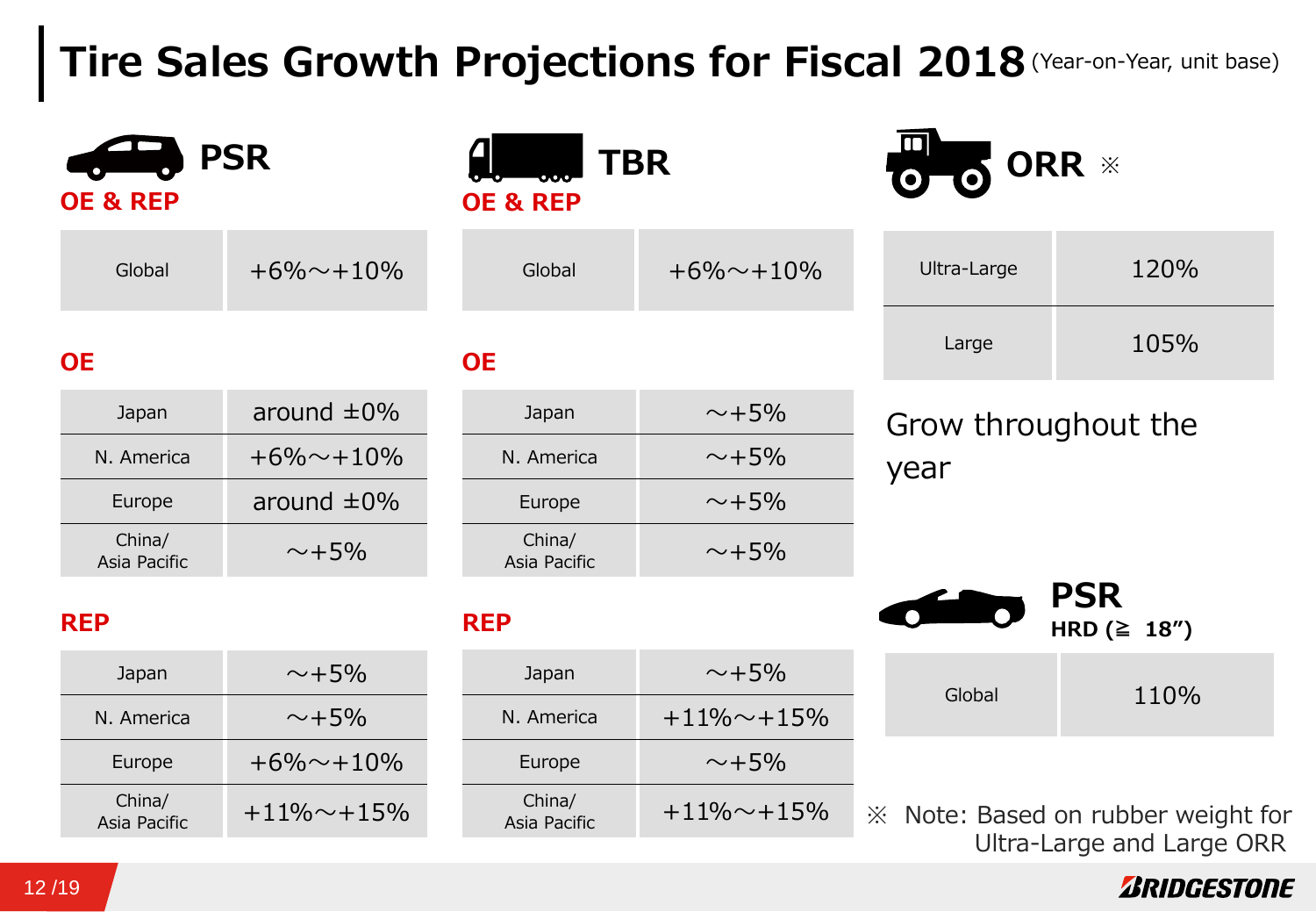# **Consolidated Projections for Fiscal 2018**

Note: Figures within parentheses mean minus

|                                                   | 2017<br>Results        | 2018<br>Projections    | vs PY $(% )$           |
|---------------------------------------------------|------------------------|------------------------|------------------------|
| <b>Net Sales</b>                                  | 3,643.4                | 3,800.0                | $+4$                   |
| <b>Tires</b>                                      | 3,031.1                | 3,170.0                | $+5$                   |
| <b>Diversified Products</b>                       | 627.8                  | 640.0                  | $+2$                   |
| <b>Operating Income</b>                           | 419.0<br>(Ratio) 11.5% | 463.0<br>(Ratio) 12.2% | $+10$<br>(Ratio) +0.7% |
| <b>Tires</b>                                      | 387.1                  | 429.0                  | $+11$                  |
| <b>Diversified Products</b>                       | 31.8                   | 34.0                   | $+7$                   |
| <b>Ordinary Income</b>                            | 400.5                  | 439.0                  | $+10$                  |
| <b>Profit Attributable to Owners</b><br>of Parent | 288.2                  | 308.0                  | $+7$                   |
| <b>Dividends per Share</b>                        | <b>150 yen</b>         | <b>160 yen</b>         | $+10$ yen              |
| Yen/US Dollar rate:                               | $112$ yen              | $108$ yen              | $(4)$ Yen              |
| Yen/Euro rate:                                    | $127$ yen              | $132$ yen              | $+5$ yen               |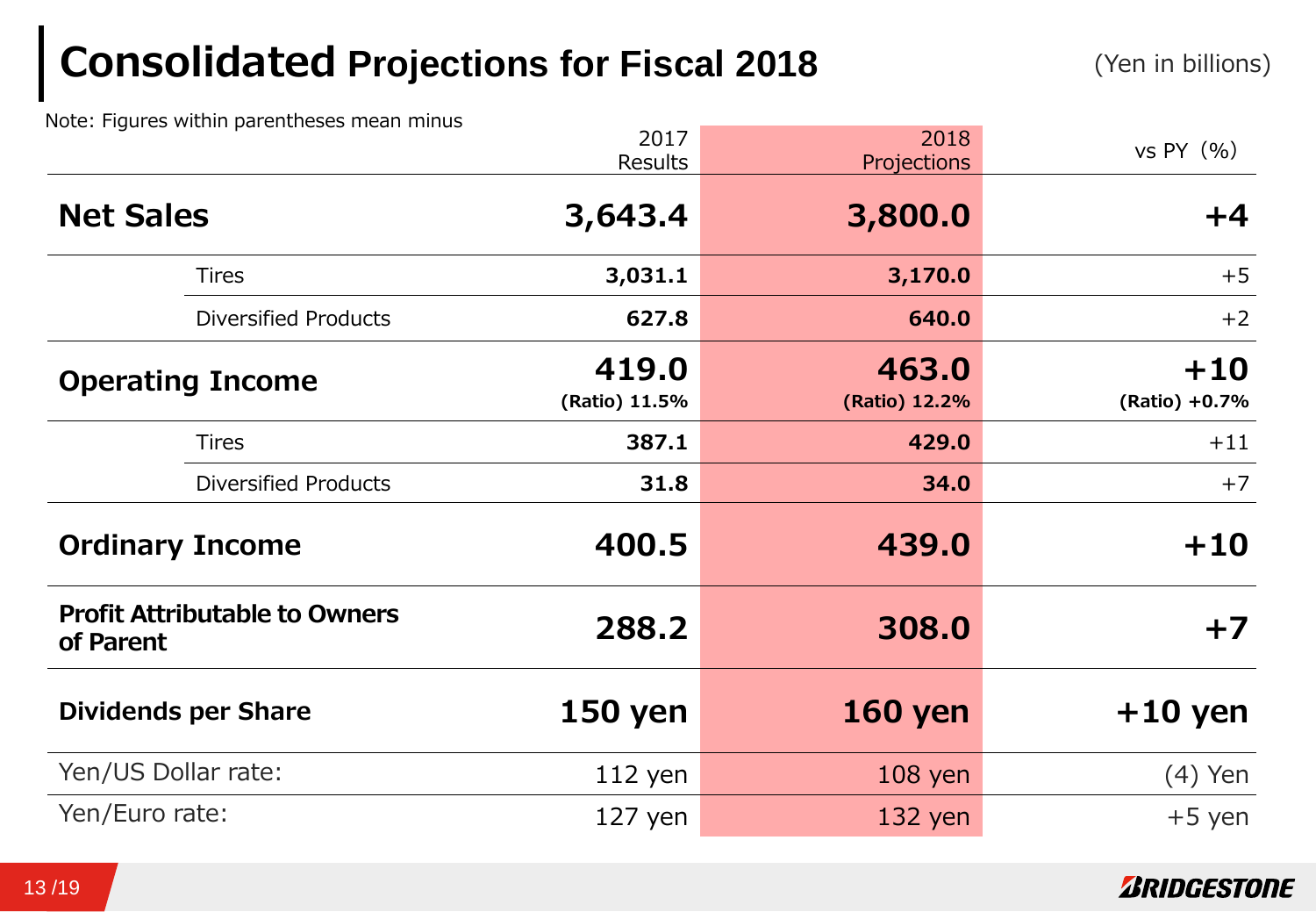### **Analysis of Consolidated Operating Income for Fiscal 2018**

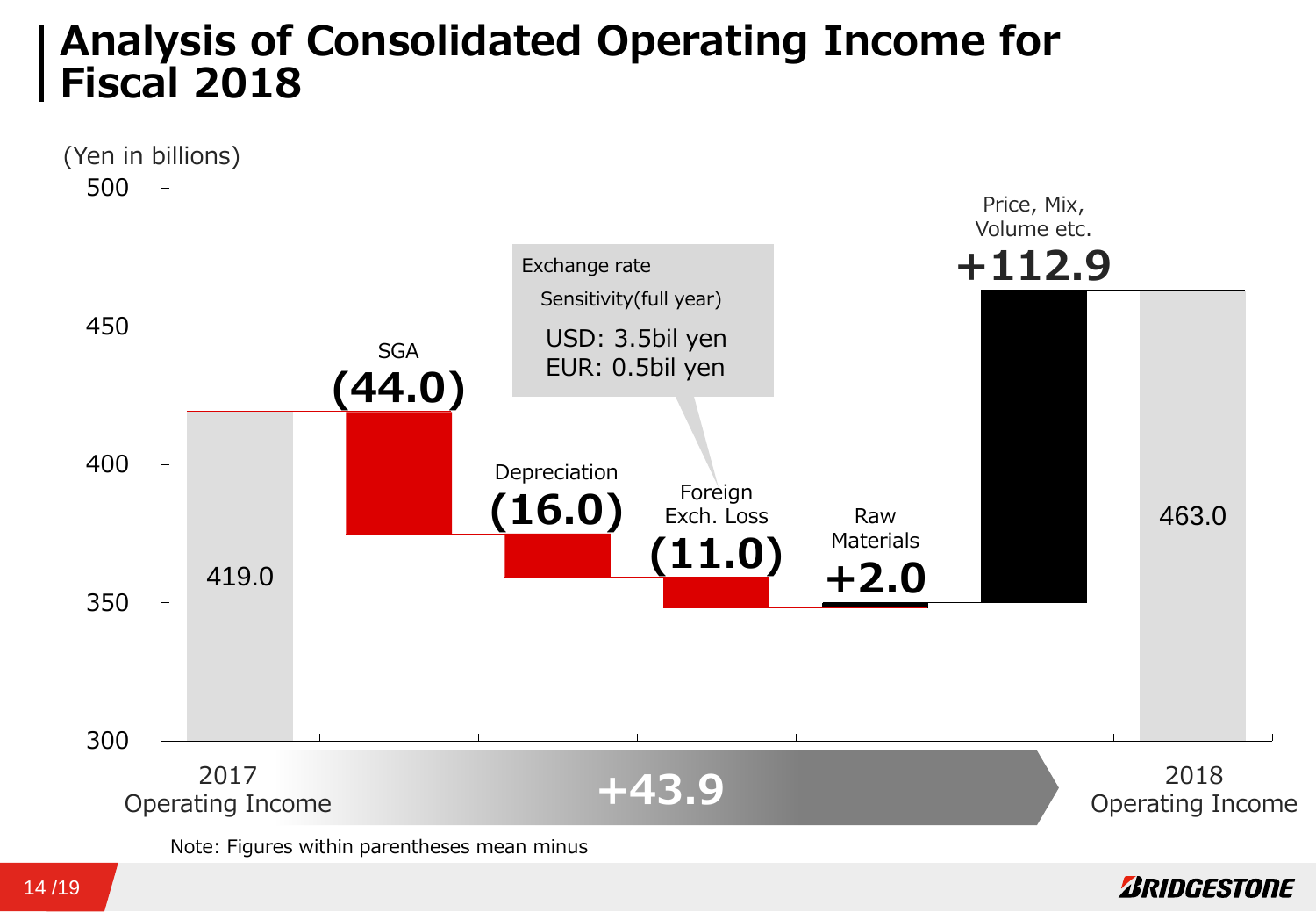### **Financial Projections for Fiscal 2018 : Geographic Segments** (Yen in billions)

Note: Figures within parentheses mean minus

|                  |                                                | 2017<br><b>Results</b> | 2018<br>Projections | vs $PY(\% )$ |
|------------------|------------------------------------------------|------------------------|---------------------|--------------|
| <b>Net Sales</b> | <b>Consolidated</b>                            | 3,643.4                | 3,800.0             | $+4$         |
|                  | Japan                                          | 1,147.8                | 1,200.0             | $+5$         |
|                  | The Americas                                   | 1,776.5                | 1,800.0             | $+1$         |
|                  | <b>EMEA</b>                                    | 559.8                  | 610.0               | $+9$         |
|                  | China, Asia-Pacific                            | 648.8                  | 690.0               | $+6$         |
|                  | <b>Consolidated</b><br><b>Operating Income</b> | 419.0                  | 463.0               | $+10$        |
|                  | Japan                                          | 160.2                  | 164.0               | $+2$         |
|                  | The Americas                                   | 187.5                  | 220.0               | $+17$        |
|                  | <b>EMEA</b>                                    | 13.6                   | 23.0                | $+69$        |
|                  | China, Asia-Pacific                            | 62.9                   | 72.0                | $+14$        |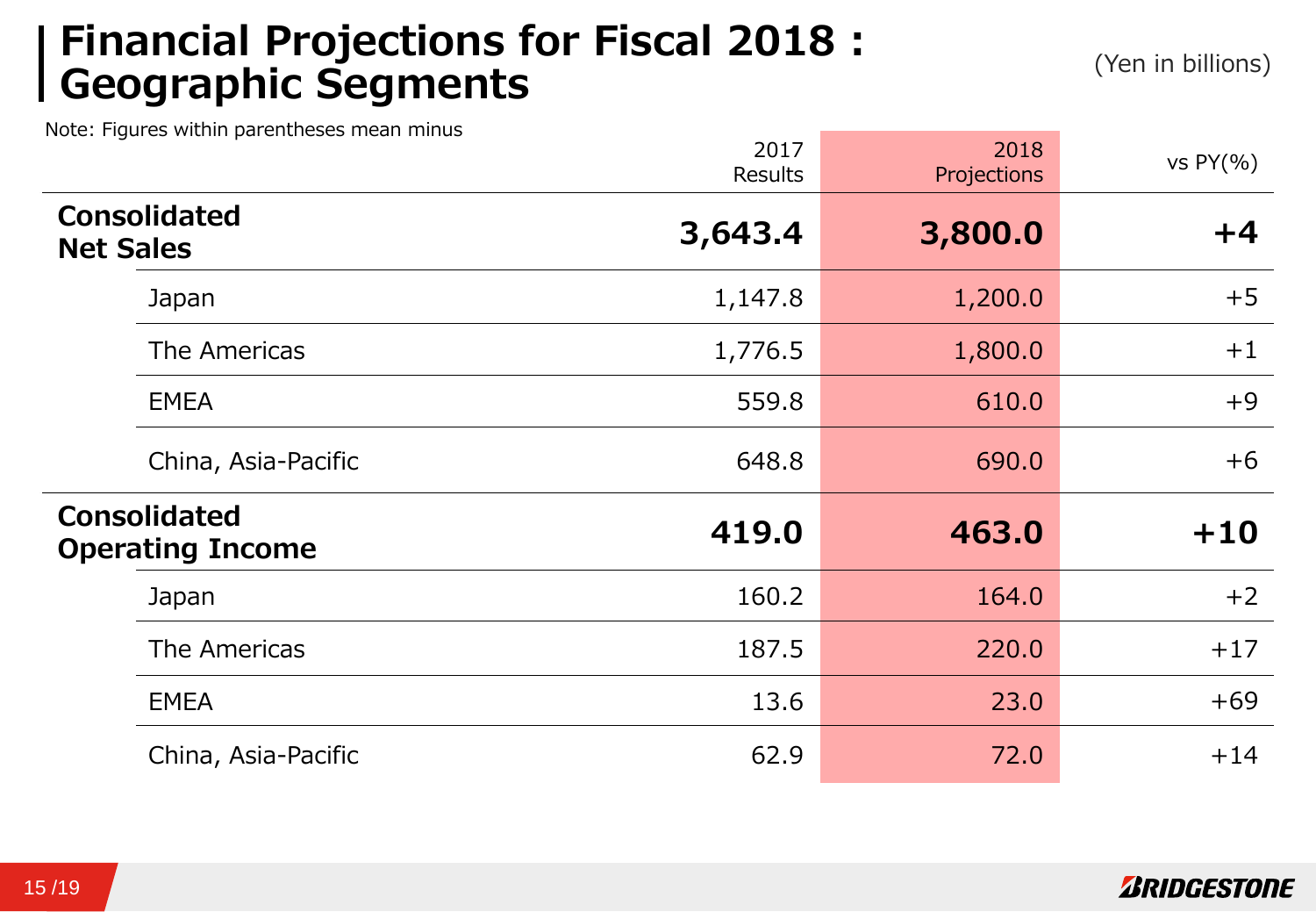## **Trend of Net Sales, Operating Income, ROA, ROE**



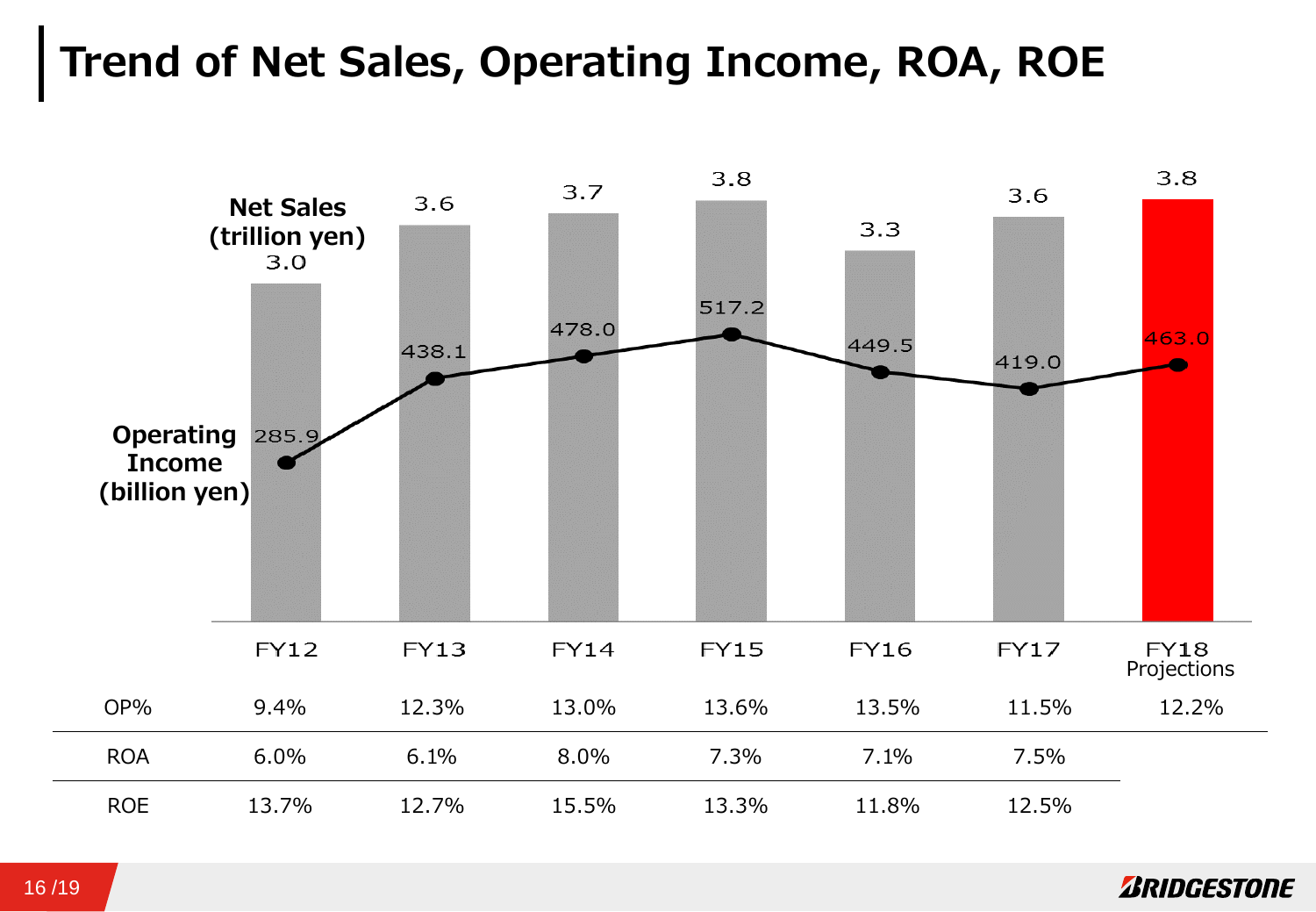

#### 17 /19

*BRIDGESTONE*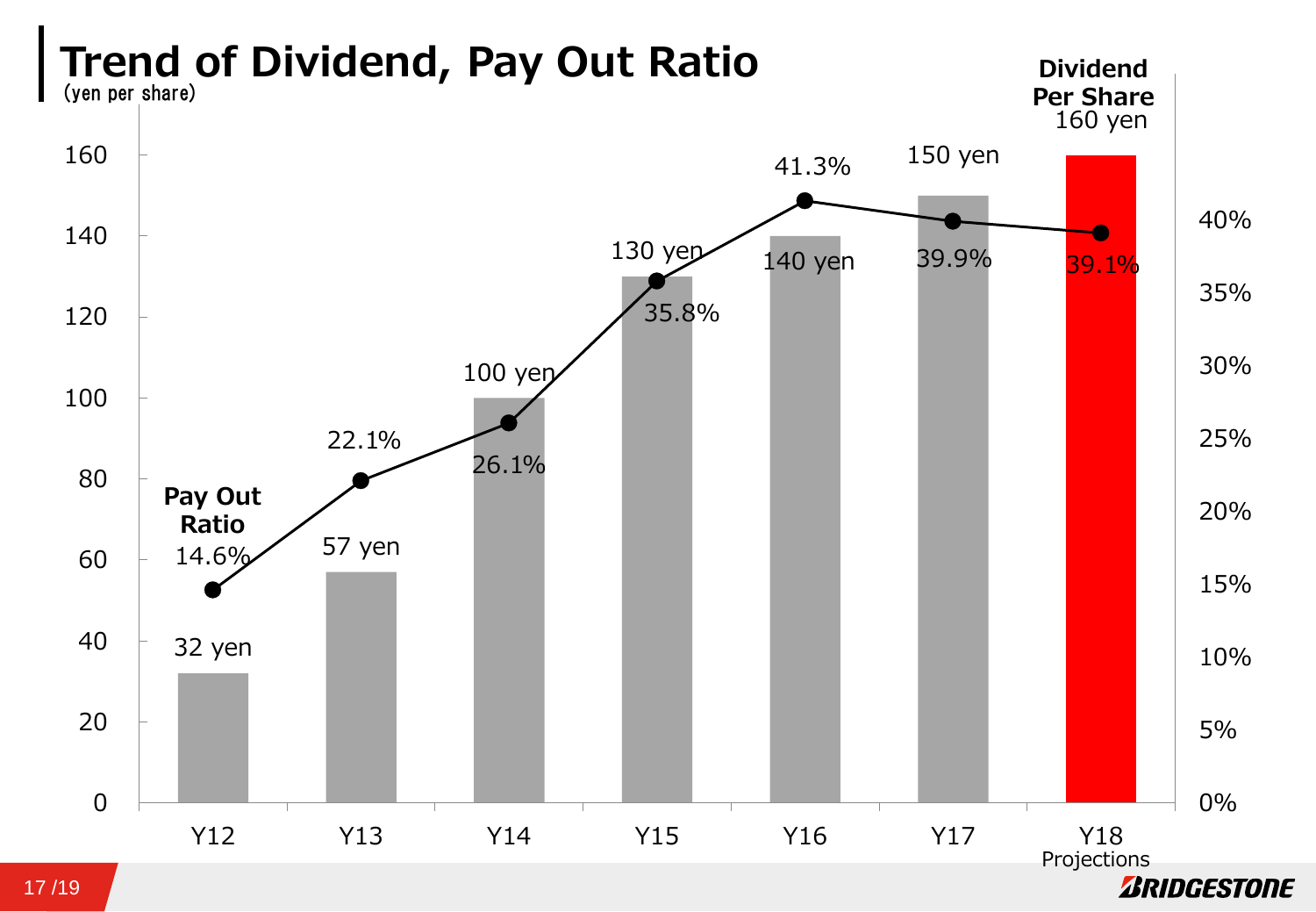# **Summary**

|                                                                                 | 2017 Results                                                                                                         | 2018 Projections                                                                                          |  |  |
|---------------------------------------------------------------------------------|----------------------------------------------------------------------------------------------------------------------|-----------------------------------------------------------------------------------------------------------|--|--|
|                                                                                 | • Increased OE demand driving                                                                                        | ● Steady demand growth                                                                                    |  |  |
| <b>Tire sales</b>                                                               | sales growth                                                                                                         | • Sales grow with sales promotion                                                                         |  |  |
| Volume                                                                          | ● Ultra-large/Large ORR sales<br>recovery throughout the year                                                        | ● Ultra-large/Large ORR sales<br>grow throughout the year                                                 |  |  |
| <b>Selling</b><br>Price/<br><b>Raw Material</b>                                 | • Selling Price increase adoption in<br>major market                                                                 | • FY assumption is same level as<br><b>PY</b>                                                             |  |  |
|                                                                                 | ● Selling Price/Raw Material spread<br>2H: Positive FY: Remains Negative                                             | • Positive price impact                                                                                   |  |  |
| <b>SGA</b>                                                                      | • Higher SGA spent for sales promotion activities and distribution<br>expenses in response to increase sales volumes |                                                                                                           |  |  |
| <b>Consolidated</b><br><b>Financial</b><br><b>Results</b><br>(Operating income) | • Below PY due to increased<br>Raw Material costs<br>● Below projections due to weaker<br>sales volume               | • Increase from PY through;<br>-Sales growth incl. Solution business<br>-Continuous sales mix improvement |  |  |